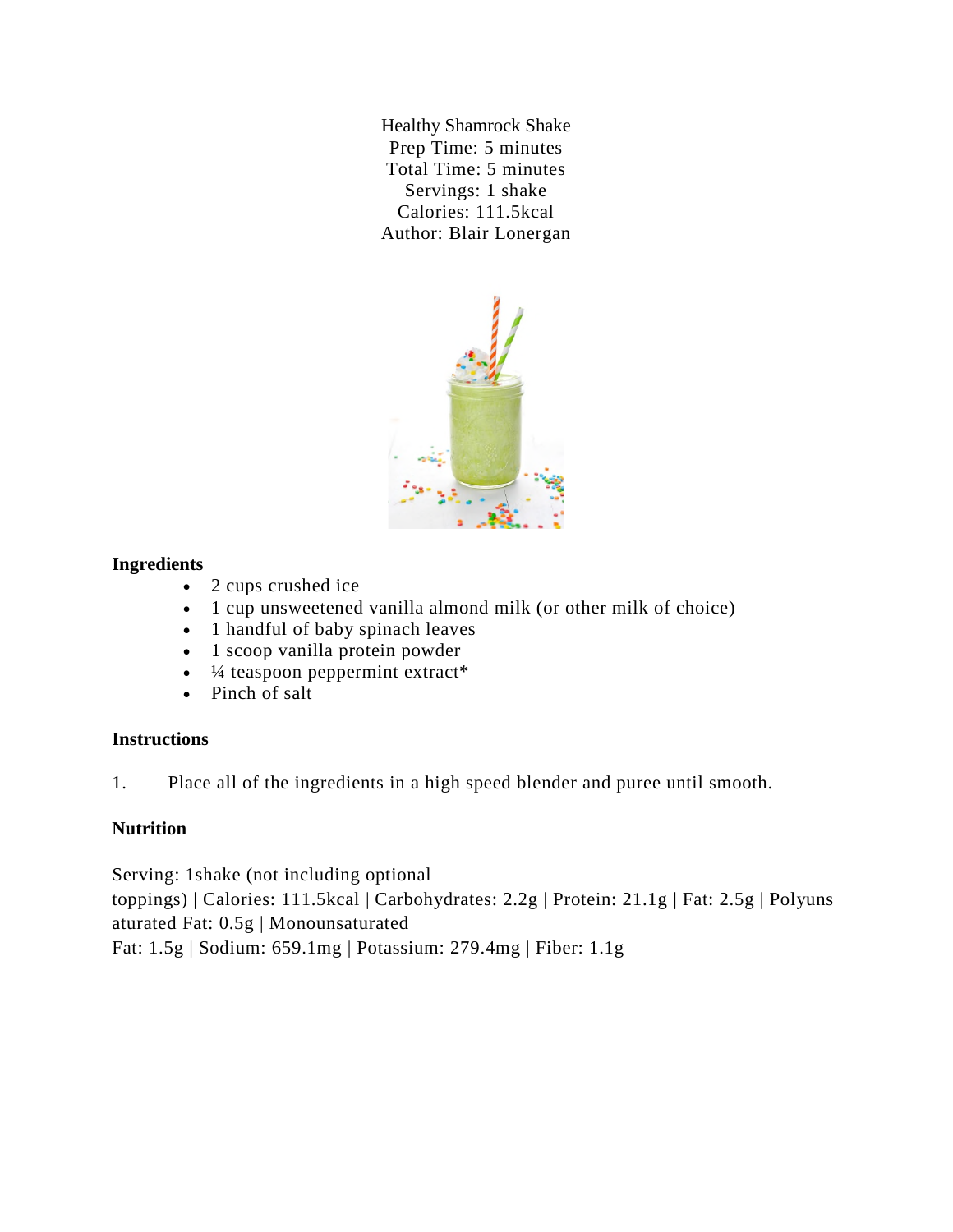Simple Oatmeal Protein Cookies Total Time: 20 mins Servings: 12 cookies Author: Megan Byrd, RD



### **Ingredients**

- 3 cups old fashioned rolled oats
- $\bullet$  1 tsp cinnamon
- 1 tsp vanilla extract
- $\cdot$   $\frac{1}{4}$  cup pure maple syrup
- $\cdot$   $\frac{1}{4}$  cup ground flaxseed
- $\cdot$   $\frac{1}{4}$  cup chia seeds
- 1 cup mashed banana, apple sauce (or pureed baby food)
- 1 cup peanut butter (or other nut butter)
- 4 scoops vanilla protein powder

### **Instructions**

- 1. Preheat the oven to 325°. Line a cookie sheet with parchment paper.
- 2. Mix together all 8 ingredients in a medium bowl until well combined.
- 3. Shape into 12 balls, and mash down with your palm to flatten into a cookie shape, arranging evenly on the lined cookie sheet. Each cookie is roughly ¼ cup of the cookie mixture.
- 4. Bake for 15 minutes in the preheated oven. Allow to cool, and serve!
- 5. Store in an airtight container for up to 7 days at room temperature.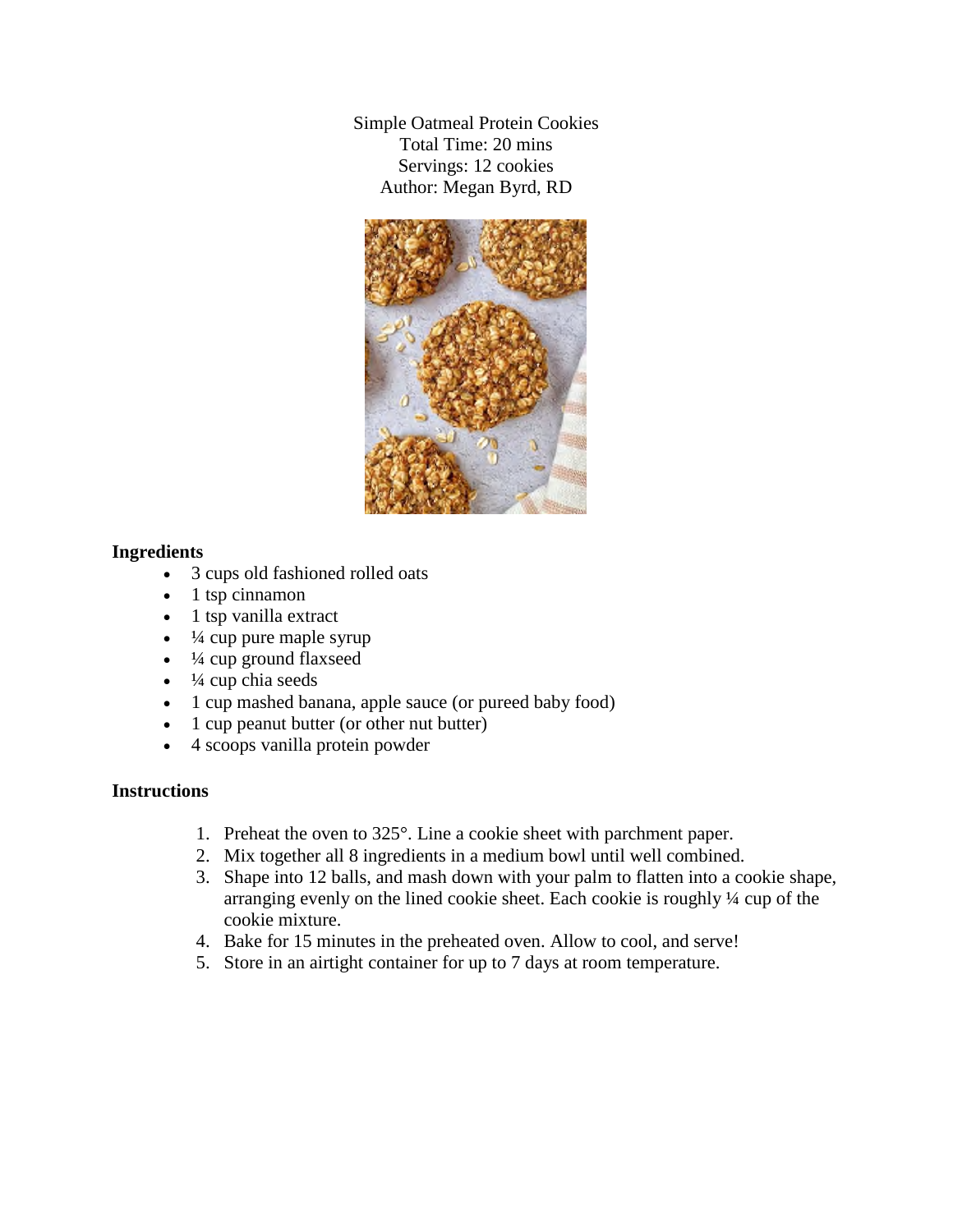Low-Sodium Shepherd's Pie Serves: 8 Prep Time: 45 min Cook Time: 45 min Total Time: 90 min



Photo Credit: Spend With Pennies

# Ingredients:

*For the potatoes*

- $\bullet$  1.5 (2.5#) bags petite gold potatoes
- 5 TBS Plain full-fat Greek yogurt (see page 14)
- $\cdot$   $\frac{1}{2}$  cup milk or alternative (see page 11)
- 2 TBS olive oil or avocado oil (see pages 13-14)
- 2 tsp garlic powder
- 2 tsp onion powder
- $\bullet$  2 tsp black pepper

### *For the meat filling*

- 3 lbs. Ground lamb, turkey, beef, or chicken
- $\cdot$   $\frac{1}{2}$  cup frozen peas
- One 2-oz. bag baby carrots, chopped
- One 8-oz. carton mushrooms
- 2 cups yellow onion, chopped
- 2 TBS olive oil or avocado oil
- 4 cloves garlic
- $\bullet$  2 tsp rosemary